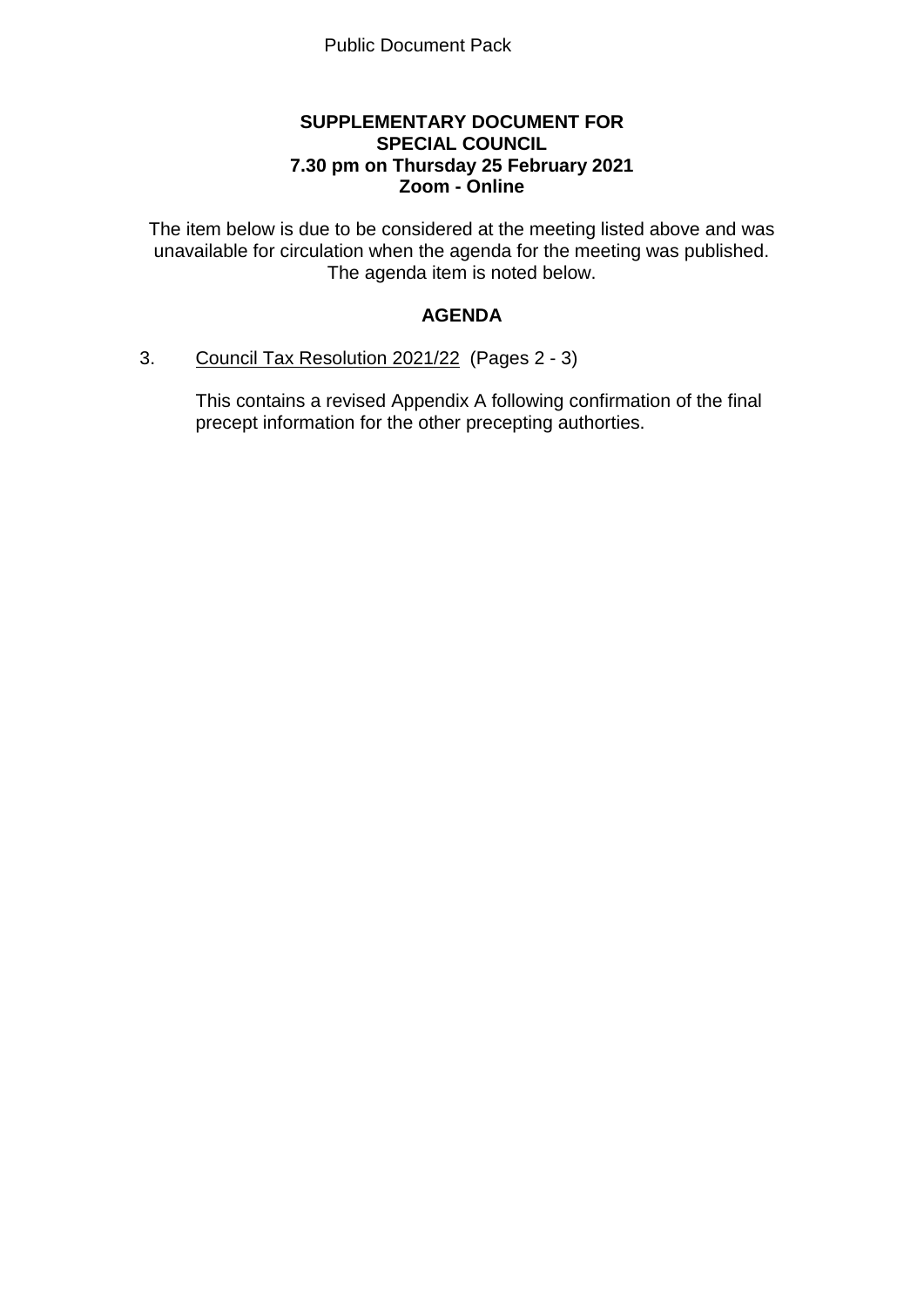## **1 It be noted that:**

- a The Deputy to the Chief Executive and Head of Finance and Property Services in consultation with the Portfolio Holder Resources calculated the Council Tax Base 2021/22 as 27,386.00 (Item T in the formula in Section 31B of the Local Government Finance Act 1992)
- b The Council Tax Requirement for the Council's own purposes for 2021/22 as set by Full Council on 28 January 2021 is £7,911,815
- c Essex County Council , the Police Fire and Crime Commissioner for Essex and the Essex Police, Fire and Crime Commissioner Fire and Rescue Authority have issued precepts to the Council in accordance with Section 40 of the 1992 Act as indicated in the table below:

|                                                                                | 2021/22 Precept |
|--------------------------------------------------------------------------------|-----------------|
| <b>Essex County Council</b>                                                    | £36,722,161     |
| Police Fire and Crime<br><b>Commissioner for Essex</b>                         | £5,710,803      |
| Essex Police, Fire and<br><b>Crime Commissioner Fire</b><br>& Rescue Authority | £2,023,552      |

## **2 It be resolved that:**

- a The following amounts be calculated for the year 2021/22 in accordance with Sections 31 to 36 of the 1992 Act:
	- I £111,200,279 Being the aggregate of the amounts which the Council estimates for the items set out in Section 31A(2) of the Act taking into account all precepts issued to it by Parish Councils. Ii £103,288,464 Being the aggregate of the amounts which the Council estimates for the items set out in Section 31A(3) of the Act. iii  $\pm$ 7,911,815 Being the amount by which the aggregate at 2(a) (i) above exceeds the aggregate at 2(a) (ii) above, calculated by the Council in accordance with Section 31A(4) of the Act as its